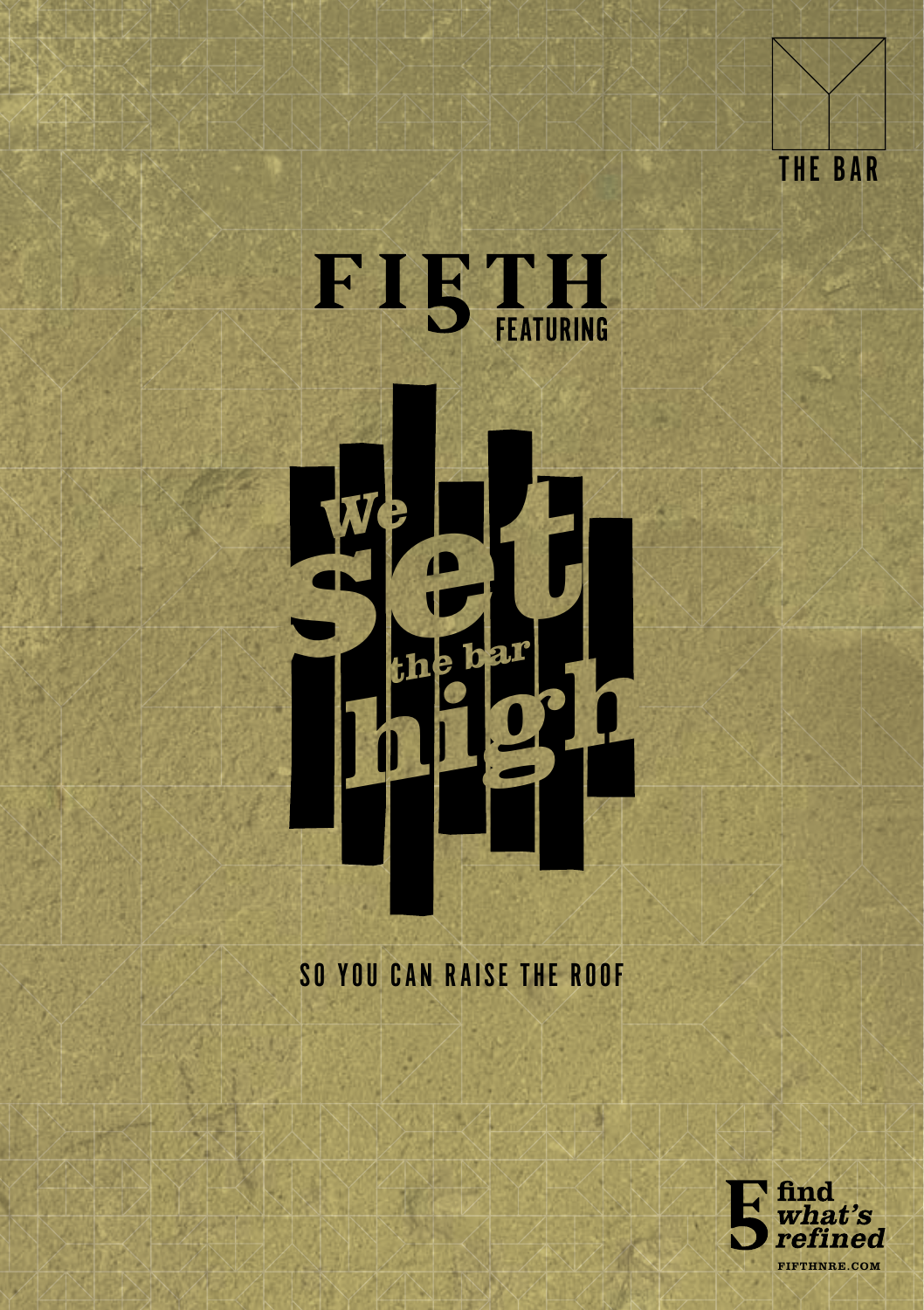# Cocktails

| <b>STATISTICS</b> |  |
|-------------------|--|
|                   |  |
|                   |  |
|                   |  |

| <b>KUNG-FU PANDAN</b>                                  | 12,50 |  |
|--------------------------------------------------------|-------|--|
| Pandan   Madame Jeanette   ginger   coco foam          |       |  |
| Spicy - floral - refreshing                            |       |  |
| VIVA LA VIDA                                           | 13,00 |  |
| Mezcal   Bohemian raspberry   lime                     |       |  |
| Fruity – smooth - slightly smoky                       |       |  |
| <b>TONY MONTANA</b>                                    | 11,00 |  |
| Sherry   Vermouth   gin                                |       |  |
| Rich - classic twist - complex                         |       |  |
| KON -TIKI                                              | 13,50 |  |
| Apricot brandy   almond   pineapple soda               |       |  |
| Tropical - fruity - boozy                              |       |  |
| SOUND OF MUSIC                                         | 10,50 |  |
| Amaro montenegro   lemon balm   cacao blanc            |       |  |
| Refreshing - bubbly - highball                         |       |  |
| <b>JAZZ'IN</b>                                         |       |  |
| Italicus bergamot   jasmine   tanqueray                | 13,00 |  |
| Floral - smooth - fresh - highball                     |       |  |
|                                                        |       |  |
| SIGN O' THE THYMES                                     | 10,00 |  |
| Elderflower   thyme   Bobby's                          |       |  |
| $Sweet -$ floral – $smooth - highball$                 |       |  |
| REDRUM                                                 | 10,00 |  |
| Havana 7   campari   lemon   soda                      |       |  |
| Herbal - refreshing with a bite - highball             |       |  |
| <b>PICK YOUR TENDER</b>                                |       |  |
| Our Bartenders have a surprise cocktail ready for you! |       |  |
| Which one will you pick first?                         |       |  |
|                                                        |       |  |

## DRAFT BEER

| Grolsch                                                 | 3,00/5,75   |
|---------------------------------------------------------|-------------|
| Pilsener 5.0%   0,25/ 0,5 L                             |             |
| <b>Grolsch Puur Weizen</b>                              | 4,50 / 7,00 |
| Weizener 5.1%   0,25/ 0,5L                              |             |
| <b>Beerze 5.5 Classic</b><br>Wheat Pale Ale 5.5%        | 4,00        |
| <b>Alternating Grimbergen Taps</b>                      | > 4,50      |
| <b>Alternating Taps</b>                                 | > 4.50      |
|                                                         |             |
| <b>NON ALCOHOLIC BEER</b>                               |             |
| Grolsch 0,0%                                            | 3,00        |
| Non-alcoholic lager 0.0%                                |             |
| <b>Grolsch Radler 0,0%</b><br>Non-alcoholic radler 0.0% | 3,00        |
|                                                         |             |
| Van Moll Wanderlust 0,3%<br>Non-alcoholic IPA 0.3%      | 5,00        |
| Weihenstephaner Weissbier alkolfrei 0,5 %               | 5,50        |
| Non-alcoholic Wheat Ale 0.5%                            |             |
|                                                         |             |

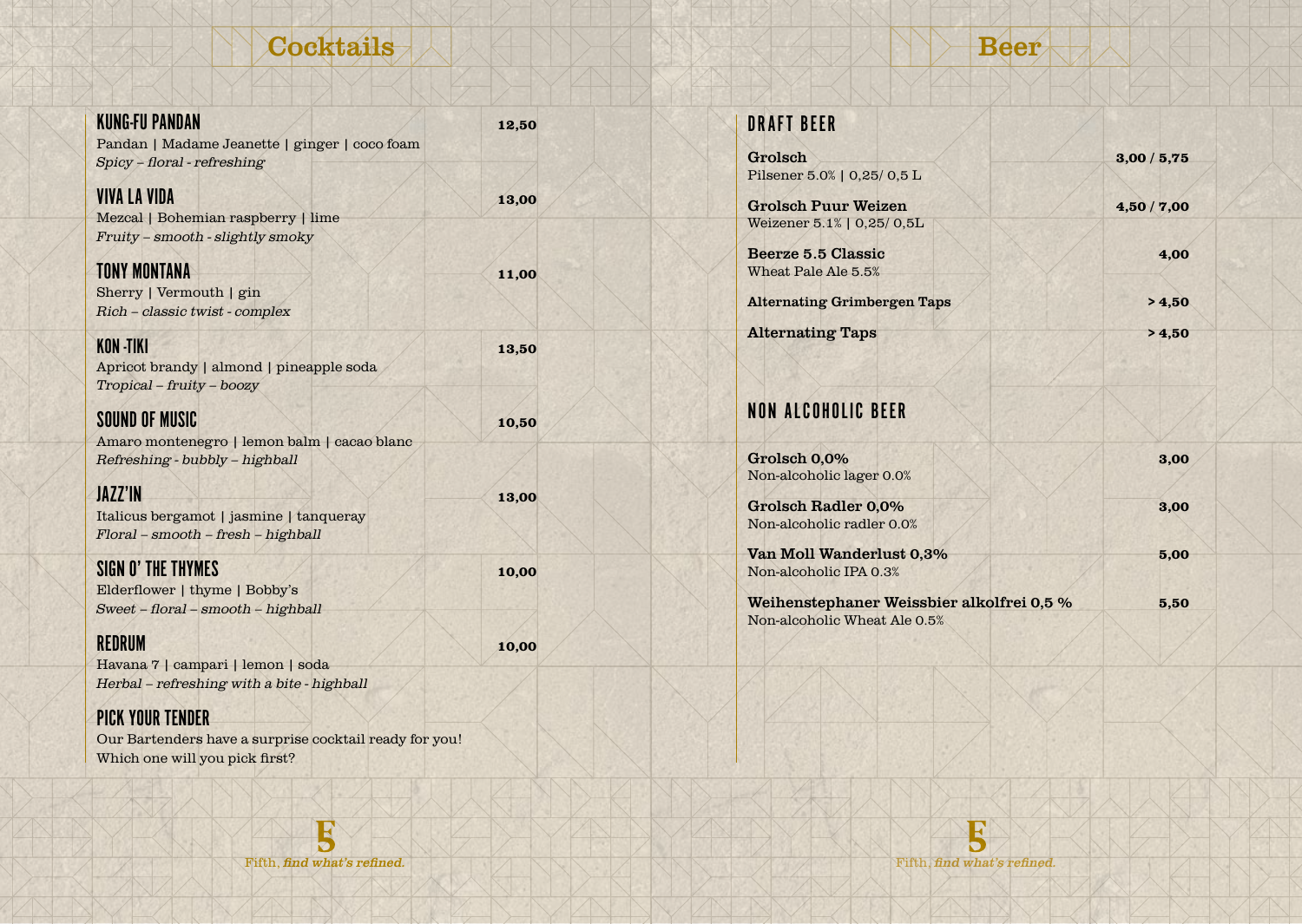## Beer

### Wine

| <b>BOTTLE BEER</b>                   |      | <b>BOTTLE BEER</b>                                    |
|--------------------------------------|------|-------------------------------------------------------|
| <b>Grolsch radler</b><br>Radler 2.0% | 3,00 | <b>Seef Bootjes Bier</b><br>Amber 7.0%                |
| <b>Kriek Boon</b>                    | 4,50 | Scheldebrouwerij Lamme                                |
| Lambic-kriek 4.0%                    |      | Goedzak<br>Blonde 7.0%                                |
| <b>Stone Brewing Go To IPA</b>       | 5,00 |                                                       |
| IPA - Session 4.5%                   |      | <b>Gebrouwen door Vrouwen</b><br><b>Tricky Tripel</b> |
| <b>Magners Pear cider</b>            | 4,50 | Tripel 7.0%                                           |
| Cider 4.0%                           |      |                                                       |
|                                      |      | <b>Kompaan Handlanger</b>                             |
| <b>Two Chefs White Mamba</b>         | 5,50 | <b>DIPA 8.2%</b>                                      |
| Wheat Ale 5.0%                       |      |                                                       |
|                                      |      | <b>Tripel Karmeliet</b>                               |
| Two Chefs Tropical Ralphie 6,00      |      | Tripel 8.4%                                           |
| Weizen 5.0%                          |      |                                                       |
| De Molen Hamer & Sikkel              | 5,50 | <b>Hoegaarden Verboden Vrucht</b>                     |
| Porter 5.2%                          |      | Strong Dark Ale 8.5%                                  |
|                                      |      | <b>Delirium Tremens</b>                               |
| Cuvée des Trolls                     | 5,00 | Strong Blonde 8.5%                                    |
| Blonde 6.0%                          |      |                                                       |
|                                      |      | <b>100 Watt Evoluonder</b>                            |
| <b>Gebrouwen door Vrouwen</b>        |      | Tripel weizen 9.0%                                    |
| <b>Gin Weizen</b>                    | 5,50 |                                                       |
| Weizen 6.0%                          |      | De Molen Bommen en                                    |
|                                      |      | Granaten                                              |
| <b>Duchesse de Bourgogne</b>         | 5,00 | Barley Wine 11.0%                                     |
| Sour-Red Ale 6.2%                    |      |                                                       |
|                                      |      | <b>Trappistes Rochefort 10</b>                        |
| <b>Bird Brewery Vink Heerlijk</b>    | 5,50 | Quadrupel 11.3%                                       |
| IPA Rye 6.2%                         |      | 100 Watt Limited Edition v.a.                         |
| <b>St. Bernardus Pater 6</b>         | 5,00 | Van Moll Limited Edition v.a.                         |
| Dubbel 6.7%                          |      | <b>Changing Specials</b>                              |
|                                      |      | V.a.                                                  |

#### WHITE WINE

 $5,50$ 

 $5,50$ 

 $6,00$ 

 $6,00$ 

 $5,50$ 

 $5,00$ 

 $5,00$ 

 $6,00$ 

 $6,50$ 

 $7,50$ 

 $5.50$  $5,50$  $5,50$ 

RESERVE SAINT MARC GRENACHE - France | Languedoc 4,75 22,50 Grenache with notes of flowers and fennel

Fruity prosecco with hints of apple

 $\overline{C}$ 

| VINALTHAU CHARDONNAY -          |            |
|---------------------------------|------------|
| <b>France   Languedoc</b>       | 5,50 26,00 |
| Full fatty wood-aged Chardonnay |            |

VINALTHAU SAUVIGNON BLANC - France | Languedoc 5,75 28,50 A fresh and vivid Sauvignon Blanc from France

#### RED WINE

TERRA DE TOUROS MERLOT - Portugal | Tejo 4,75 22,50 Smooth Merlot with notes of various fruits, like cherry VINALTHAU SYRAH - France | Languedoc 5,00 23,50 A flavourful bold Syrah with hints of berry, blackberry and white pepper MELOSO ROBLE - Spain | Ribera del Duero 6,00 29,00 A vivid wine with powerful aromas of black fruit, like blackberry ROSE / SPARKLING WINE VINALTHAU GRENACHE ROSE - Frankrijk | Languedoc 4,75 22,50 A rosé with a beautiful aroma of raspberry VILLE D'ARFANTA PROSECCO - Italië | Veneto 6,50 32,50

**B** Fifth, **find what's refined.** Fifth, **find what's refined.** Fifth, **find what's refined.**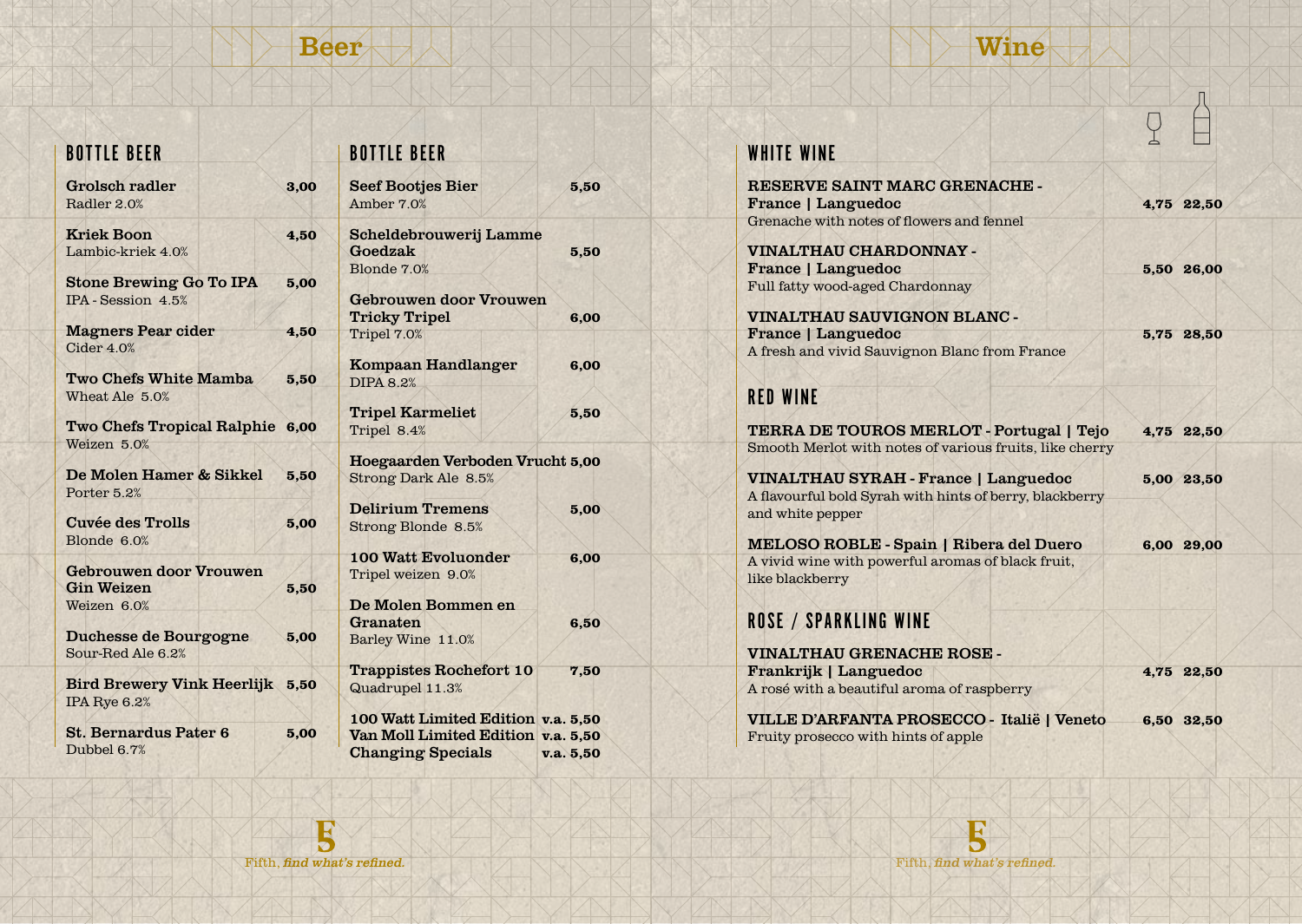## Gin Tonic



| <b>GIN AND TONIC</b>                                                               |       |  |
|------------------------------------------------------------------------------------|-------|--|
| <b>Bobby's Schiedam</b><br><b>Fever Tree Indian Tonic</b>                          | 11,50 |  |
| <b>Copperhead Gibson Edition</b><br><b>Royal Bliss Creative Tonic</b>              | 14,50 |  |
| <b>Hendrick's Gin</b><br>Fever Tree Mediterranean Tonic                            | 12,50 |  |
| Monkey 47 Gin<br><b>Fever Tree Mediterranean Tonic</b>                             | 14,50 |  |
| <b>Tanqueray No. Ten</b><br><b>Fever Tree Mediterranean Tonic</b>                  | 13,50 |  |
| <b>Sir Edmond Gin</b><br><b>Fever Tree Elderflower Tonic</b>                       | 13,00 |  |
| <b>Orion Green Gin (local distillery)</b><br><b>Fever Tree Mediterranean Tonic</b> | 13,00 |  |
| <b>Orion Pepper Gin (local distillery)</b><br>Fever Tree Indian Tonic              | 13,00 |  |
| Orion Ginger Gin (local distillery)<br><b>Royal Bliss Creative Tonic</b>           | 13,00 |  |
| <b>HARD SELTZERS</b>                                                               |       |  |
| <b>Silver Ocean Grapefruit Seltzer</b><br>5.2%                                     | 5,50  |  |
| <b>Silver Ocean Guave Seltzer</b><br>4.6%                                          | 5,50  |  |

| <b>PLATTERS</b>                                                                                               |            |
|---------------------------------------------------------------------------------------------------------------|------------|
| <b>ANTIPASTI PLATTER</b>                                                                                      | 13,75 p.p. |
| Charcuterie   cheese   grilled vegetables   olives  <br>truffle chips                                         |            |
| <b>SNACK PLATTER</b>                                                                                          | 8,75 p.p.  |
| Fries with gorgonzola and kimchi mayo   bitterbal   tempura<br>shrimps   chrispy chicken   cheese spring roll |            |

## BODACIOUS BAR BITES

| Cheese spring roll   chili sauce      | 10,00 |
|---------------------------------------|-------|
| Portion fries   homemade mayonaise    | 6,50  |
| San Daniele ham                       | 14,00 |
| Crispy chicken   kimchi mayo          | 10,00 |
| Burgundian bitterbal   Savora mustard | 9,00  |
| Vegan bitterbal   mustard $(V/VN)$    | 9,00  |
| Bread   dips                          | 6,00  |
| Octopus   salsa verde                 | 12,00 |